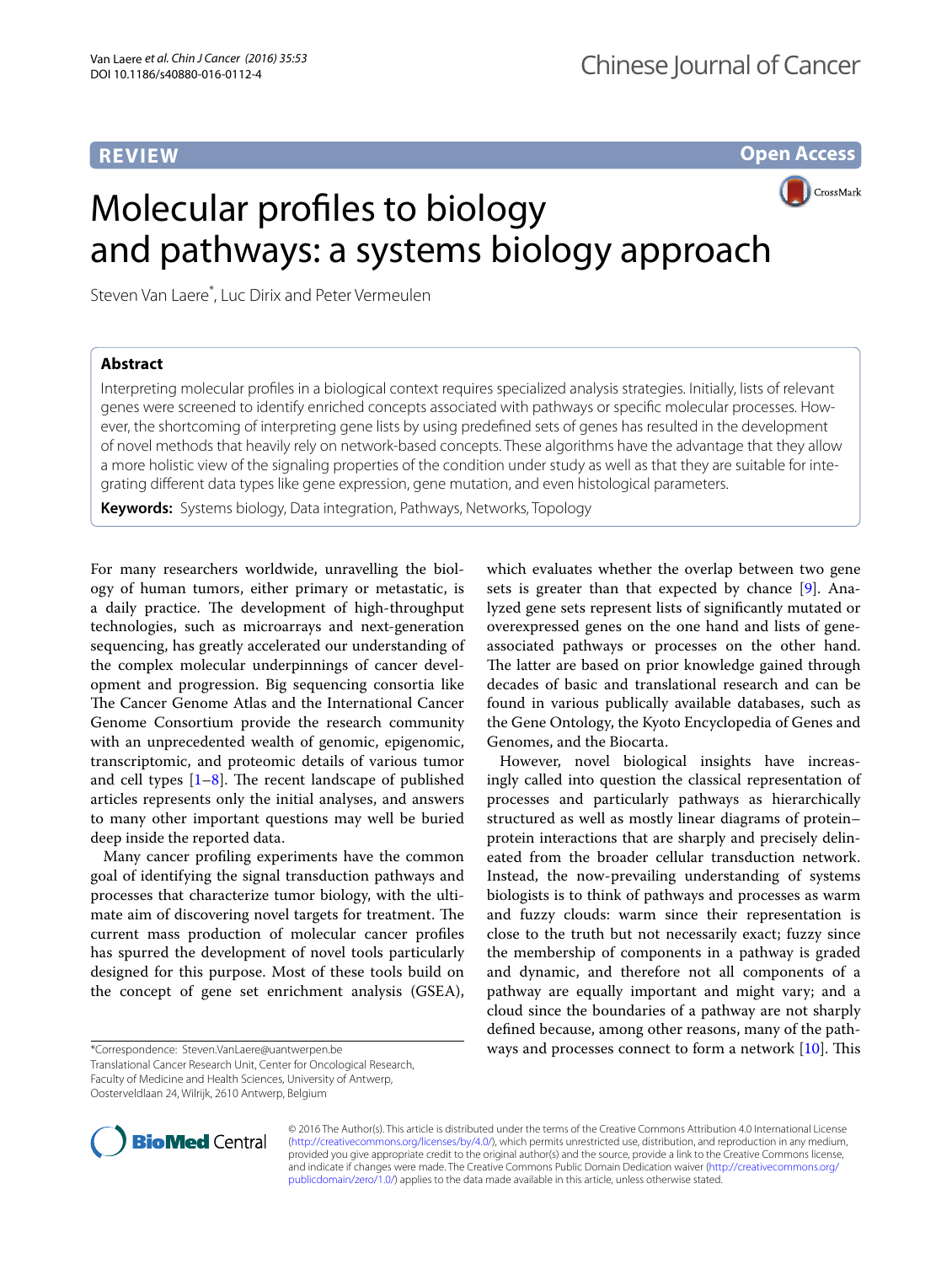new definition has inspired the development of novel algorithms that incorporate network statistics to derive biological knowledge from molecular profiles. Two important steps can be discerned: (1) network inference, which is the process of building networks from molecular data [\[11](#page-2-4)], and (2) network enrichment analysis, which incorporates topological information present in the network to identify which pathways and processes are relevant and how they are associated with each other in the context of the network. Network analysis will enable researchers to develop a more holistic view of cell signaling patterns and their interactions [\[12\]](#page-2-5).

At present, it is important to introduce two conceptually different approaches to derive biological meaning from molecular profiles. Therefore, consider a gene expression profile from cancer cells treated with a ligand (e.g., vascular endothelial growth factor). The gene expression profile can be regarded as a functional read-out from a set of pathways that are activated upon ligand-receptor interaction and that culminate in the activation of transcription factors, which cause expression changes. Methods to reveal these upstream signaling pathways based on expression changes exist and are henceforth termed "bottom-up" approaches. In turn, expression changes will endorse a biological response, for example the induction of angiogenesis. Methods to translate gene expression changes, or any other molecular profile, into downstream biological responses are henceforth termed "top-down" approaches.

The top-down approach is essentially initiated on the identified molecular profile (e.g., the expression profile identified in the imaginary experiment described above). The list of genes then goes through a sequence of (1) network inference, (2) network topology analysis, (3) pathway identification through GSEA, and (4) pathway prioritization using network and pathway statistics identified in steps 2 and 3. Pathway mutual exclusivity and co-occurrence, revealed by evaluating overlaps between sets of pathway-specific genes, may provide extra guidance during pathway prioritization [[13\]](#page-2-6). In the bottom-up approach, the same sequence is used, but the genes on which the sequence is initiated represent the set of transcription factors identified through target gene enrichment analysis, thus the transcription factors that drive the molecular profile. Prior to target gene enrichment analysis, gene clustering can assist in finding sets of co-regulated genes, and identifying transcription factors based on co-regulated target gene expression may lead to more biologically meaningful results [[14\]](#page-2-7).

With respect to the analysis strategies outlined above, four remarks should be made. First, intuitively, the bottom-up approach is better for identifying pathways, whereas the top-down approach is more appropriate to evaluate biological processes. Nevertheless, the top-down approach performs equally well in identifying signal transduction pathway activation secondary to the prior molecular changes. Therefore, these two approaches should not be regarded as mutually exclusive with respect to the pathway-process distinction. Second, networks are extremely suited for data integration [\[12](#page-2-5)]. Therefore, the outlined analysis strategies can be used to perform pathway analysis based on multiple molecular profiles (e.g., mutational and expression data). The dynamic properties of signaling networks (e.g., feed-back and feed-forward loops) can be visualized, for example by incorporating gene expression fold-changes during the network analysis stage. Similarly, contributions of different cell types to the signaling network can be evaluated by supplying metagene expressions that can be regarded as expression contributions of independent cell populations that co-exist in a tumor and that can be identified through multidimensional scaling techniques, such as principal component analysis. Relevant network interactions can then be analyzed using hidden Markov models or conditional random field models [\[15](#page-2-8)]. Third, although the bottomup approach can be applied to all molecular profiles, the description provided in the previous paragraph is only truly applicable to transcriptional profiles, due to the integration of the target gene enrichment analysis step. Last, deciphering tumor biology from molecular profiles critically depends on the quality of the tissue sampling procedure. From this perspective, the "garbage in, garbage out" computer science principle, which refers to the fact that computers will process unintended input data to produce nonsensical output, is also applicable in this setting. Several technical aspects that may have deleterious effects on data quality should be considered, including ischemia and fixation time, used fixatives, and potential sampling bias. No matter how sophisticated the analysis pipeline is, such quality issues cannot be resolved. Thus, researchers who are developing cancer profiling studies should focus primarily on establishing a rigid tissue sampling protocol. In addition, the tissue sampling protocol could also take into account tumor heterogeneity, thus providing multiple samples from the same tumor for molecular analysis. This may enable researchers to analyze in detail the different biological processes and signal transduction mechanisms operational in one tumor sample; this may also enable them to understand how the integration of these signals drives tumor biology, such as metastatic progression and therapy resistance.

Finally, the outlined analysis strategy does not represent a novel algorithm. Rather, it presents an analysis philosophy that builds on already existing tools, most of which are freely accessible online, such as BioConductor and R packages, Cytoscape plugins, and Java tools like Expression2Kinases [\[14](#page-2-7)].